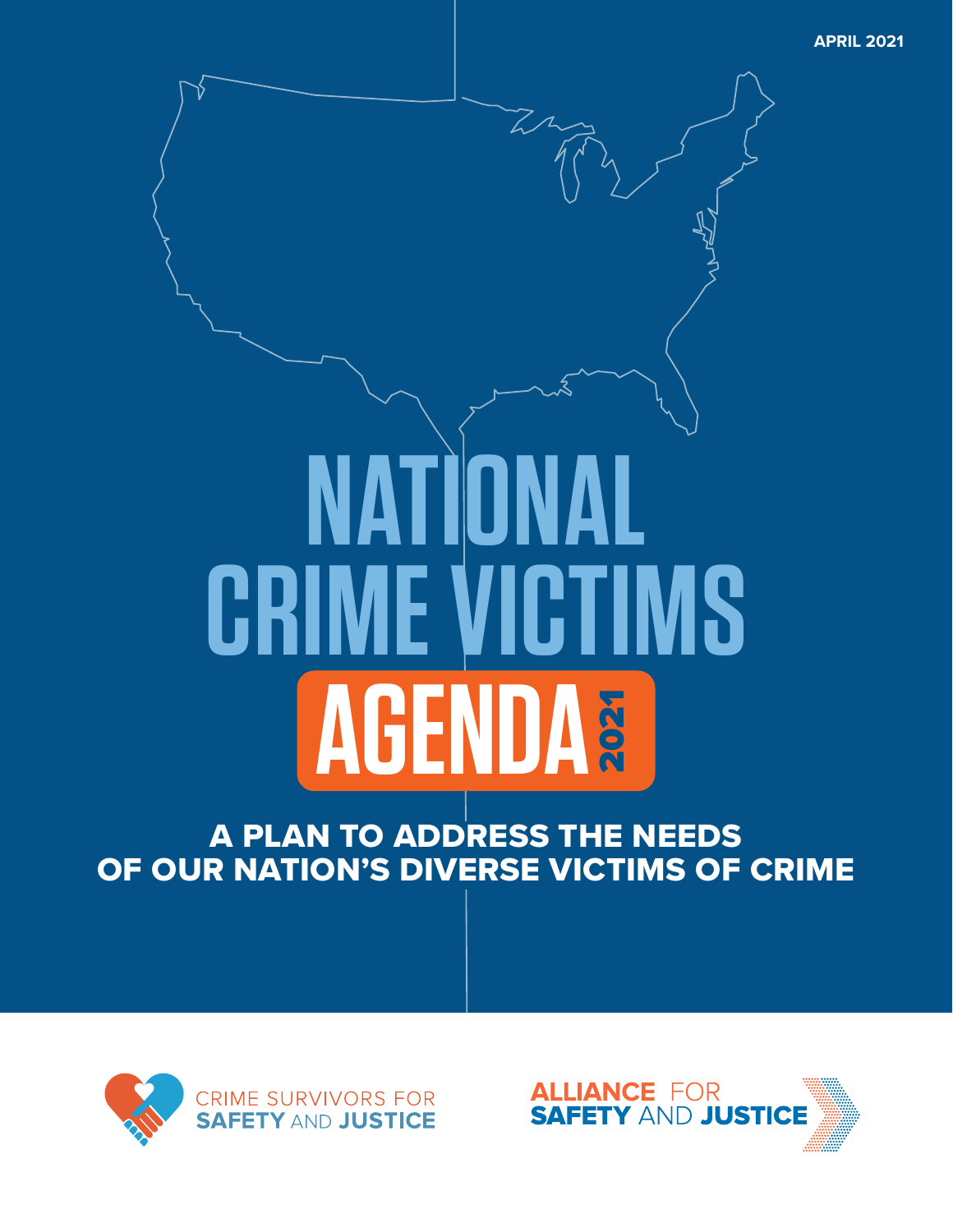# **NATIONAL CRIME VICTMS AGENDA**

# **A plan to address the needs of our nation's diverse victims of crime.**

Despite substantial increases in criminal justice expenditures over the last three decades, the majority of crime survivors do not receive support to recover from harm. In 2018, more than 3 million Americans were the victim of at least one violent crime. While nearly eight out of ten survivors say their life had been affected by the crime, fewer than 1 in 3 receive the kind of help they would need to recover from the crime.

As efforts to reform the criminal justice system grow nationwide, it has never been more important to envision new approaches to safety and justice that meet the needs of crime victims, especially those that are most harmed and least helped. Crime Survivors for Safety and Justice represents 46,000 survivors from across the country and regularly surveys representative groups of survivors to understand their needs. In our National Victims Agenda, Crime Survivors for Safety and Justice offers policymakers a plan to address the needs of diverse survivors of crime and stop the cycle.

The National Victims Agenda is a plan to:

**EXPAND VICTIMS RIGHTS' + END DISCRIMINATION + ENSURE MORE URGENT HELP, LESS RED TAPE**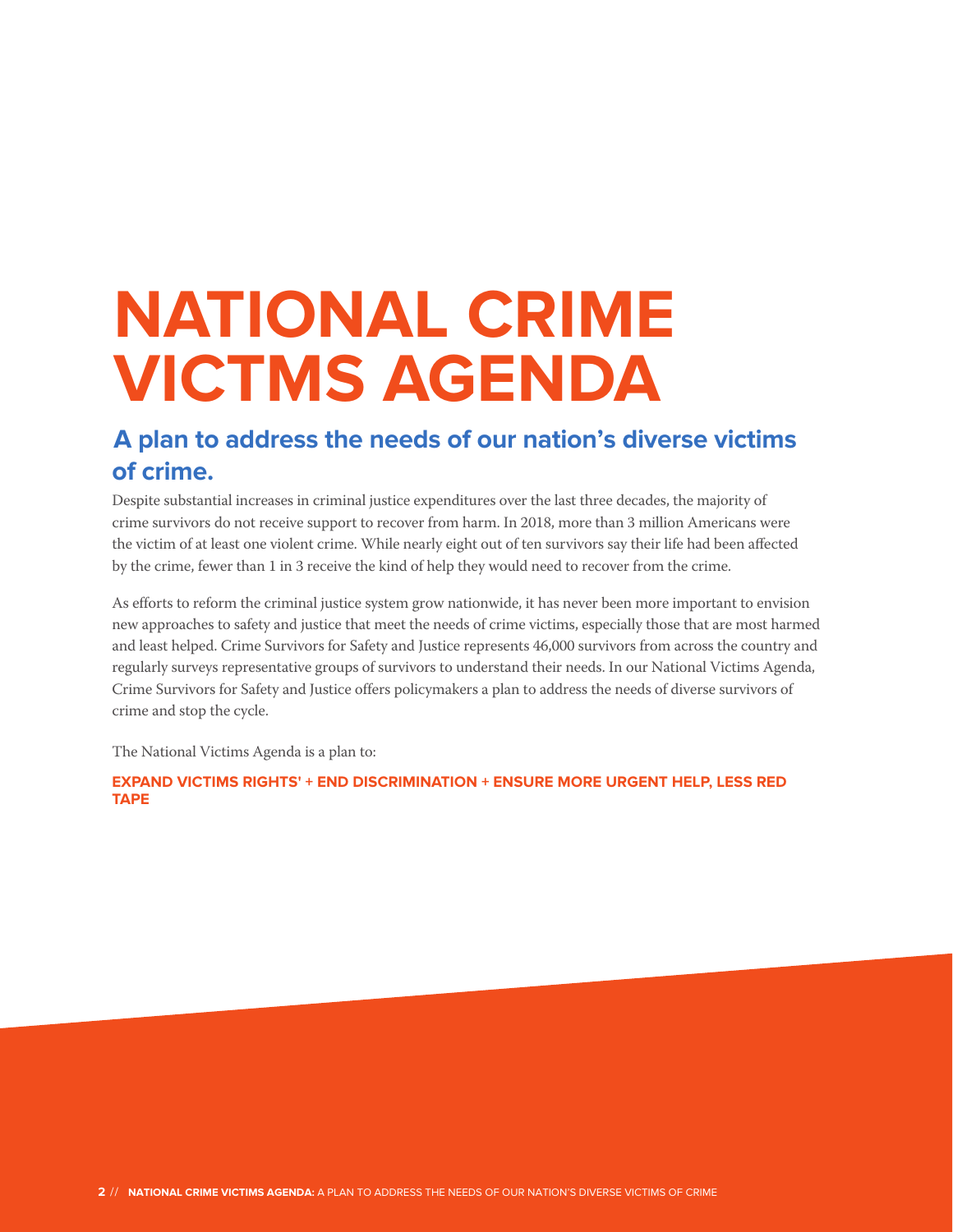## EXPAND VICTIMS' RIGHTS

1

2

3

#### INCREASE LEGAL PROTECTIONS FOR VICTIMS TO PREVENT JOB AND HOUSING LOSS WHILE VICTIMS ARE RECOVERING FROM A CRIME

In each state, some legal protection already exists to prevent victims from losing their housing or employment while recovering from traumatic stress, but these protections are limited and need to be strengthened. Regulations relating to extended employment leave policy, housing payment assistance, emergency lock changes or related matters should be reviewed and expanded to ensure as many victims as possible can maintain employment and housing stability in times of crisis.

#### EXPAND VICTIMS' CIVIL LEGAL SERVICES TO HELP VICTIMS STABILIZE

A host of legal issues can arise in the aftermath of crime, but the legal system is very difficult to navigate, especially for people in crisis. Civil legal services programs reduce the burden on victims and help victims stabilize their lives. These vital services provide legal support for everything from housing and employment matters to restraining orders and medical, immigration, or family law assistance. However, too few victims are aware of or are able to access these vital services. Policymakers should ensure the establishment of victims' legal services that can reach all victims who are in need of legal assistance. Widespread public education is also crucial to ensure victims become aware of—and able to access—these services, in their communities and in culturally and linguistically appropriate settings.

#### ENSURE DIGNITY, RESPECT, AND SUPPORT FOR THE VICTIMS OF UNSOLVED CRIMES

The majority of crime goes unsolved. Too often, the only survivors that obtain information or help from the justice system are those for whom an arrest or prosecution is underway or has occurred. In part, victims and surviving family members of unsolved crimes can often suffer extreme stress and chronic trauma, arising from not having information about the crime or knowing what happened or why it happened. These survivors have rights, too. The criminal justice system should ensure dignity and support for all victims of crime. Justice system officials should ensure responsivity to these survivors, treat these victims with respect, and ensure they are connected to the appropriate recovery services and support.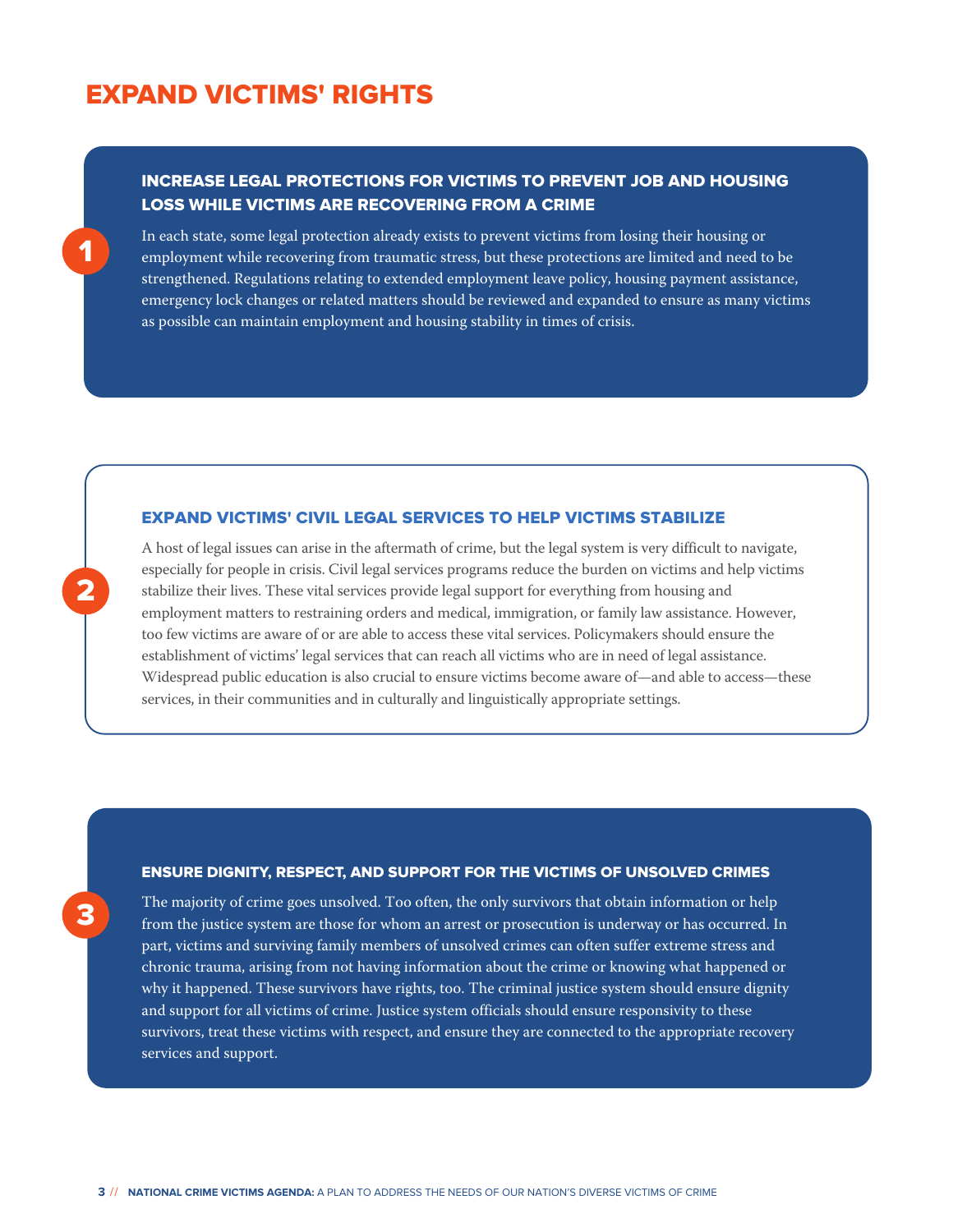# END DISCRIMINATION

#### EXPAND VICTIM SERVICES ELIGIBILITY TO ALL VICTIMS OF CRIME AND VIOLENCE

While important benefits and protections for victims exist in many states, such as victim compensation, those benefits and protections are not readily available to all crime survivors. Current bureaucratic processes and unfair eligibility regulations exclude too many people harmed by violent crime from accessing victim services in their time of need. Policymakers must end discriminatory rules or practices that treat victims differently depending on their status or demographics. Expanding eligibility to services and compensation to all victims is crucial to support healing and stop trauma cycles. This includes ending eligibility exclusions that effectively blame victims for their own victimization and bar eligibility to witnesses of violence, family members of violence victims, people with prior criminal records or who are on probation or parole, and victims of police violence. Eligibility determination requirements should also not require the provision of police reports when other types of reliable documentation are available.

#### ENSURE EQUAL ACCESS TO COMPENSATION AND SERVICES

While people from all walks of life are impacted by crime and violence, its impact is also concentrated and unequal. Services are not universally available, and eligibility restrictions result in disproportionate denials of compensation or services to victims of color. Victims of color also report experiencing significant difficulty obtaining access to recovery services, irrespective of whether or not a benefits application was approved. Policymakers must track and publish data by race and other key demographics on denial or approval rates of compensation applications and victim access to services, and immediately address disparities in application approvals or access to services to ensure equal access to help for all. Policymakers should establish survivor advisory councils to review the data and information collected, and set appropriate policies to address the findings.

5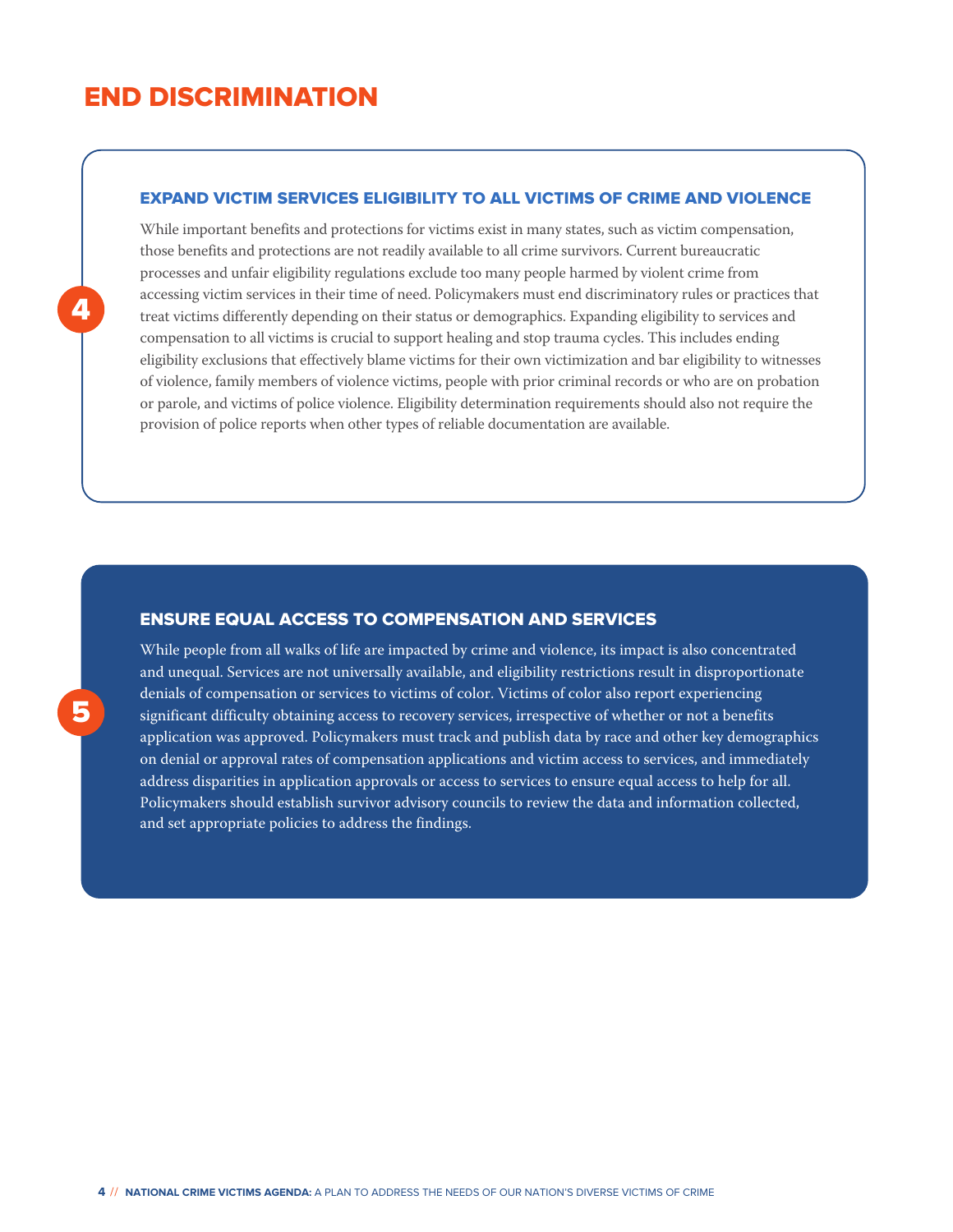## ENSURE MORE URGENT HELP, LESS RED TAPE

#### REACH MORE SURVIVORS IN CRISIS—AND FASTER

The majority of crime survivors have never heard of victims' compensation or other benefits programs designed to help victims stabilize. Policymakers must expand outreach programs and ensure those programs are available in multiple languages, through multiple platforms, and delivered in all the places that underserved survivors may frequent. Everyone who works with victims of crime on a daily basis, including law enforcement, service providers, and health professionals, should be trained to understand how to access help, the civil legal protections that exist, and how to ensure victims can access help. Even once aware of the available benefits, many survivors still report being unable to access them because the response time for meeting their urgent needs is too slow. Overly bureaucratic processes and protocols can mean that people don't get the help they need when they need it. Emergency financial support should be made available as broadly as possible and should be processed quickly so people can get timely help, while non-emergency applications for help should also be resolved within a reasonable amount of time.

#### COVER ACTUAL COSTS OF RECOVERY AND EXTEND DEADLINES FOR HELP

Aid designated for victims to help with recovery and/or bereavement should be meaningful enough to cover the actual costs that victims incur. Policymakers should increase benefits designated to help victims recover to match the actual costs of grieving and recovery for a wide range of victims. Policymakers should also ensure that benefits fully cover burial expenses and funerals and should expand outreach for this benefit. Recognizing that navigating trauma is difficult and can take years, especially if a person is harmed as a child or youth, policymakers need to extend the deadlines to apply for aid to ensure more victims can access help and to account for the slow process of recovering from trauma.

#### ENSURE TRAUMA RECOVERY SERVICES ARE WIDELY AVAILABLE

The vast majority of survivors of violence, especially repeat violence, experience one or more symptoms of trauma. Unaddressed trauma can cause a lifetime of debilitating outcomes for people's physical health, mental health, and economic stability. The solutions do exist—but they are not supported at scale to reach and support the number of people in need. Model trauma recovery programs that provide wraparound case management and mental health support as well as peer-to-peer support can help survivors heal. Policymakers must expand the number of Trauma Recovery Centers and expand trauma support programs in schools to reach children and youth traumatized by violence. Providing survivors with a real opportunity to recover from trauma should be a fundamental goal of our public safety systems.

6

7

8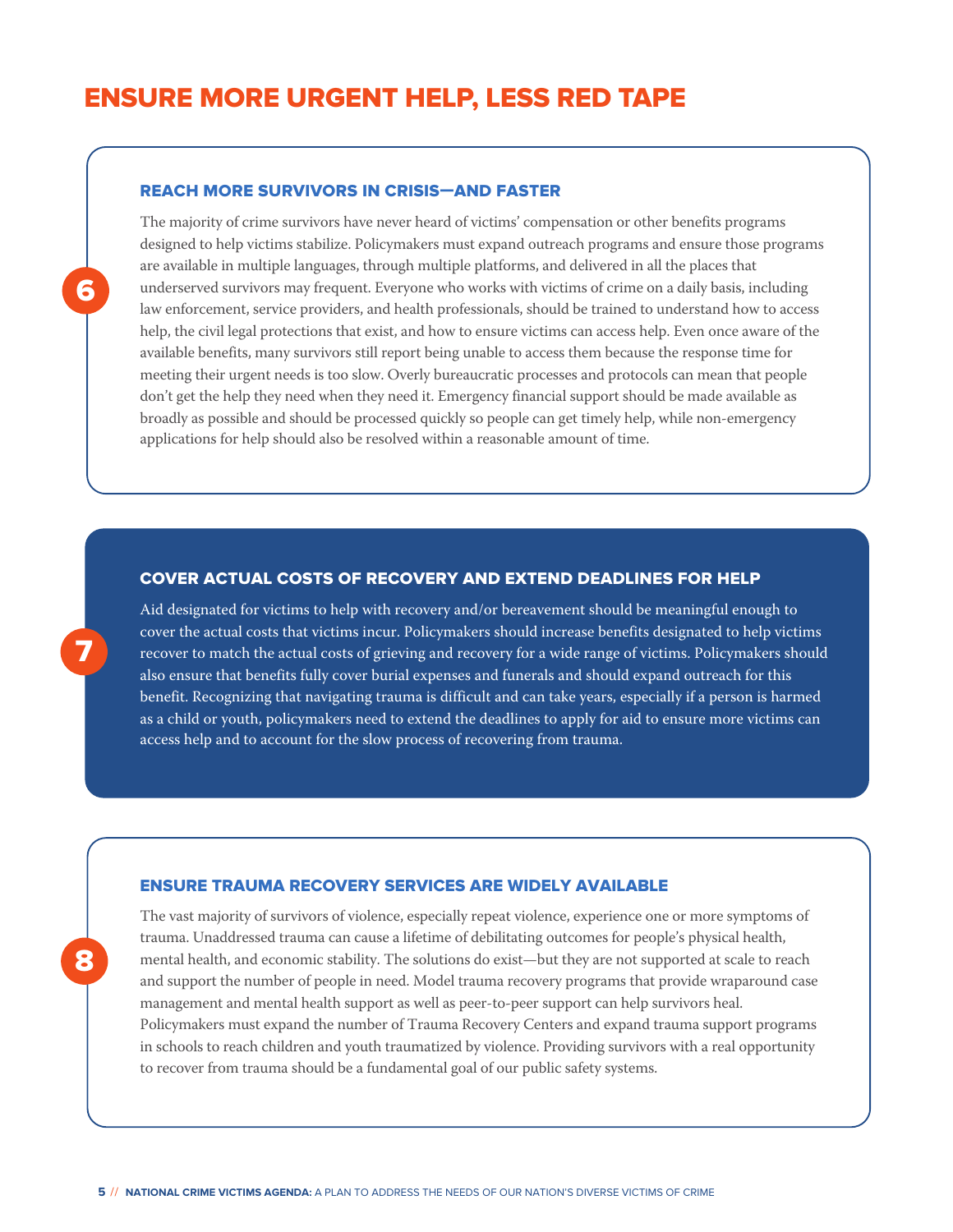#### INVEST IN COMMUNITY-BASED VICTIM SERVICES PROVIDERS

People turn to family, friends, trusted local leaders, and community-based local support services in times of crisis. That's where the vast majority of survivors of violence and crime go to for help. Yet, community programs often struggle to stay open and meet the needs for services, especially in times of crisis. Culturally competent community-based programs rooted in neighborhoods that experience concentrated violence and crime need to be supported with multi-year flexible funding and sufficient resources to meet their needs, and should be scaled up across the country. Public agencies that distribute victim services funds should prioritize community-based organizations with a strong track record and community ties. Specialized requests for proposals should be expanded to increase funding opportunities for these organizations, and resource sharing between established providers and newer organizations should be encouraged. The application processes to disperse funds to community-based organizations and reimbursement processes governing how these organizations are funded must become more userfriendly. It should be the mission of every government agency that works with victims to eliminate any barriers to resources reaching the organizations with the most community credibility and connection.

#### FUND URGENT CRISIS NEEDS—NOW

In the context of the current global pandemic, many millions of people are in acute crisis and less support is available. Homicide and violence rates have increased, a predictable outcome of large-scale occurrences of job loss, school closures, food and housing insecurity, and loss of life arising from COVID-19. At the same time, frontline crisis-assistance service providers have either been forced to close or are operating with limited capacity. Policymakers should provide substantially increased investment to frontline service providers to help quell the violence and get survivors the crisis-assistance support they need, and should increase the allocation of state general fund dollars to victims compensation programs and the other state grant programs to meet the true community victimization needs. Policymakers should increase the flexible, general support dollars available to community-baesd crisis assistance providers and provide immediate flexible cash assistance to survivors to meet their basic needs. Laws, budgets, and practices must increase the ability to leverage federal grants to ensure funding is available to community-based organizations providing critical services.

#### **About Crime Survivors for Safety and Justice**

Crime Survivors for Safety and Justice is a national network of 46,000 crime survivors joining together to create healing communities and shape public safety policy. We are a flagship project of Alliance for Safety and Justice.

10